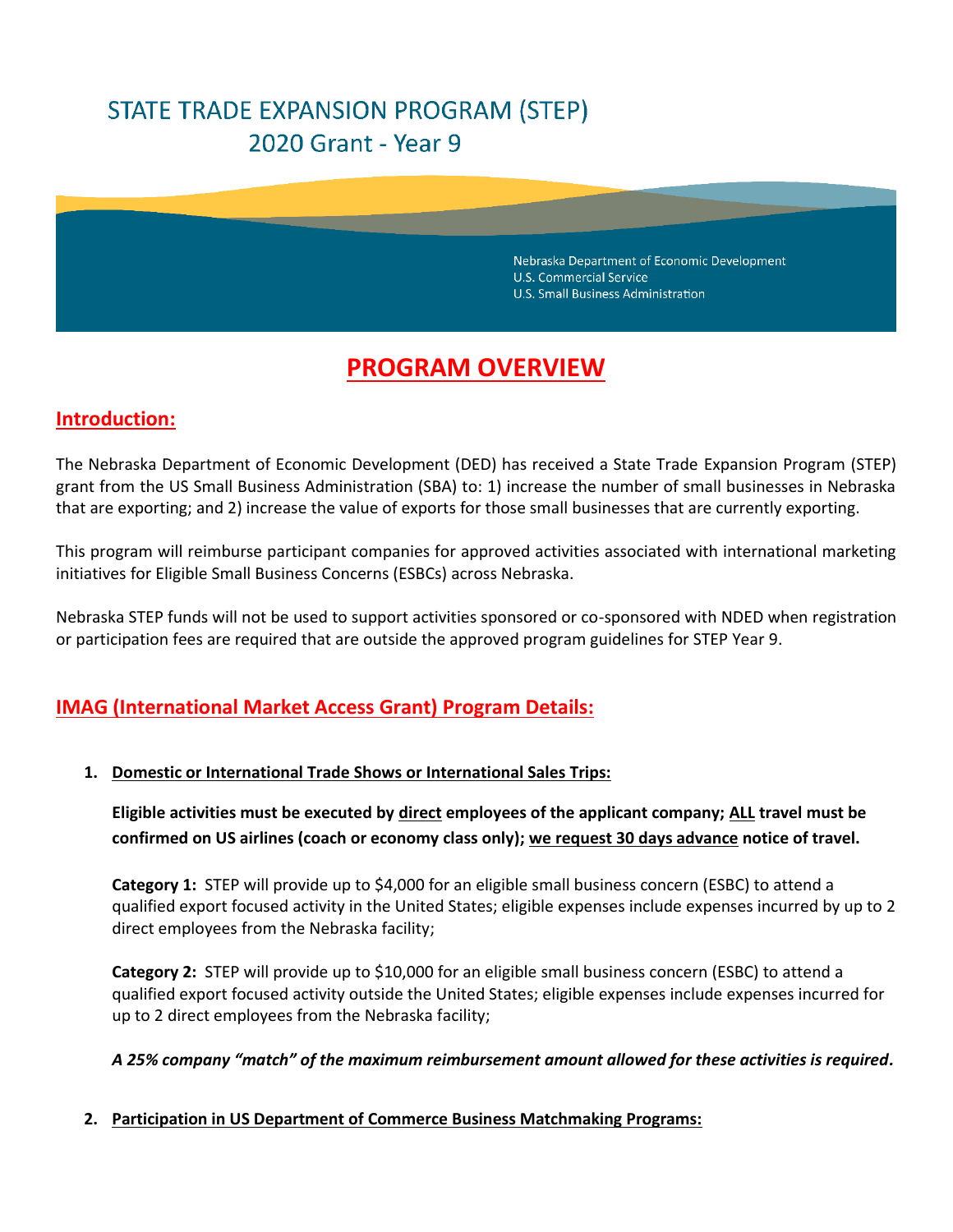STEP will reimburse application fees related to the following US Department of Commerce programs: Gold Key, International Partner Search, International Company Profile, Business Facilitation Services, or other approved USDOC programs. *Pre-approval by the US Commercial Service in Omaha is required.*

## *A 25% company "match" of the maximum reimbursement amount allowed for this activity is required; Approval for USDOC Business Matchmaking Programs is limited to two (2) programs/per company.*

#### **3. Marketing Media Design and Translation Services:**

STEP will provide up to \$6,000 for an eligible business to design and translate company profiles, catalogs, product literature, websites, videos, packaging, labels or manuals for international distribution; *(printing is no longer eligible for reimbursement);*

*Approval is limited to two (2) awards per company or a maximum reimbursement of \$6,000/per company; a 25% company "match" of the maximum reimbursement amount allowed is required to qualify.*

#### 4. **Website development and optimization: (including E-Commerce)**

STEP will provide up to \$6,000 for an eligible business to develop website information and pursue website optimization in an effort to pursue international markets. E-Commerce includes online market listing fees, Ecommerce platform fees, including hosting and/or maintenance fees, and expenses to set up websites to accept international payments.

*Approval is limited to two (2) awards per company or a maximum reimbursement of \$6,000/per company; a 25% company "match" of the maximum reimbursement amount allowed is required to qualify.*

#### **5. 3 rd Party Product Compliance Testing:**

STEP will provide up to \$6,000 for an eligible business to complete 3<sup>rd</sup> party product compliance testing on their product(s) to verify their product meets specific international standards required to sell into a specific foreign country;

## *Approval is limited to (2) awards per company or a maximum reimbursement of \$6,000/per company; a 25% company "match" of the maximum reimbursement amount allowed is required to qualify.*

#### 6. **Export Training:**

STEP will provide reimbursement for an eligible business to cover up to \$75 per registration fee to attend training sessions provided by local partners covering the basics of export documentation, pricing, shipping, market entry methods, export finance, methods of payment, and other topics relative to exporting.

## *Approval is limited to three (3) awards per company/grant period; a 25% company "match" of the maximum reimbursement amount allowed is required to qualify.*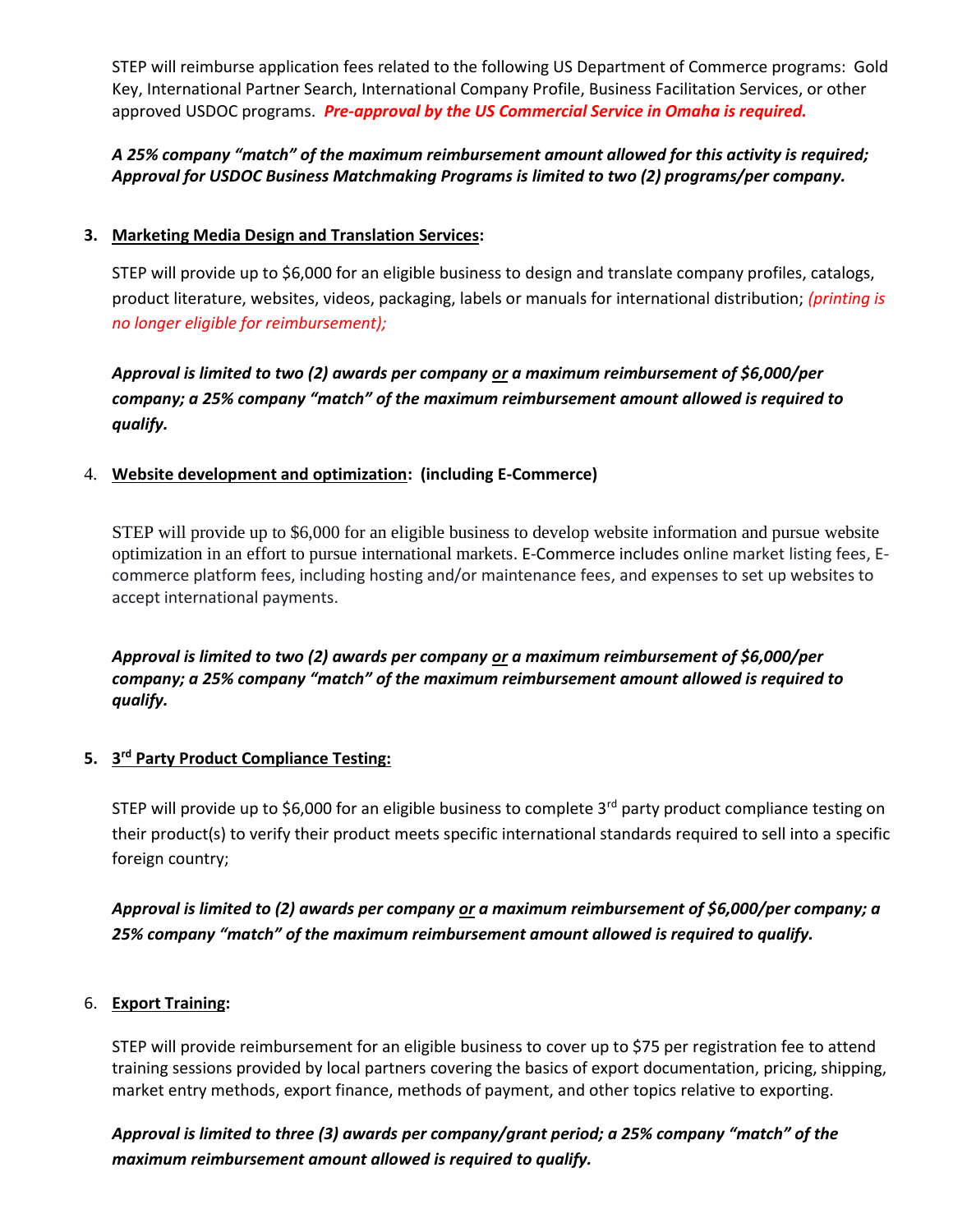## 7. **In-depth Research Project and Eximbank Credit Insurance Fees:**

STEP will provide up to \$15,000 for an eligible business to complete an in-depth research project through the University of Nebraska at Omaha as available during 2020-2022. In addition, STEP will provide up to \$60,000 for reimbursement of Eximbank fees incurred for participation in the Eximbank Credit Insurance Program.

*Approval is limited to (1) award for in-depth research in the amount of \$15,000; approval is limited to a maximum reimbursement of \$15,000/per company per grant period for Eximbank Credit Insurance Fee reimbursements; a 25% company "match" of the maximum reimbursement amount allowed is required to qualify.*

# **PROGRAM GUIDELINES**

- 1. Submit an application at [https://opportunity.nebraska.gov/step/;](https://opportunity.nebraska.gov/step/)
- 2. Upon acceptance to the program, submit an Itemized Budget Request (IBR) for each event/activity for which funding is requested, to be submitted at least 30 days PRIOR to the proposed event/activity;
	- a. Eligible activities must be *executed by direct employees* of the Nebraska applicant; costs incurred by company representatives, consultants, agents or distributors within or outside the US are not eligible for reimbursement *or company match*;
- 3. Upon completion of the approved event/activity, submit a request for reimbursement within 30 days of completion of the activity for eligible expenses based on Reimbursement Guidelines and Checklist (see below);
	- a. Submit a Post-Activity Report with the request for reimbursement;
- 4. Complete a quarterly evaluation to report the success of participation in the STEP Grant program.

Funds will be awarded on a first-come, first-serve basis to the extent funds are available; **Maximum reimbursement per company over the life of this grant is limited to \$24,999/year;** All events/activities must be COMPLETED and PAID for PRIOR to September 29, 2022.

# **Company Eligibility Requirements:**

Companies applying for STEP Grant funding must be a US owned and operated business **in** Nebraska to process, manufacture, and/or distribute a product or provide an exportable service at the time of application. They must also meet the following criteria:

- 1. Be in business at least one year, US owned and operating in the United States;
- 2. Produce exportable products that contain at least 51% U.S. content;
- 3. Qualify as a small business entity according to the North American Industry Classification System (NAICS). All employees of affiliates, such as parent companies, subsidiaries, etc., must be included in employee and annual receipt totals;
- 4. Submit a "Self-Representation as an Eligible Small Business Concern" form;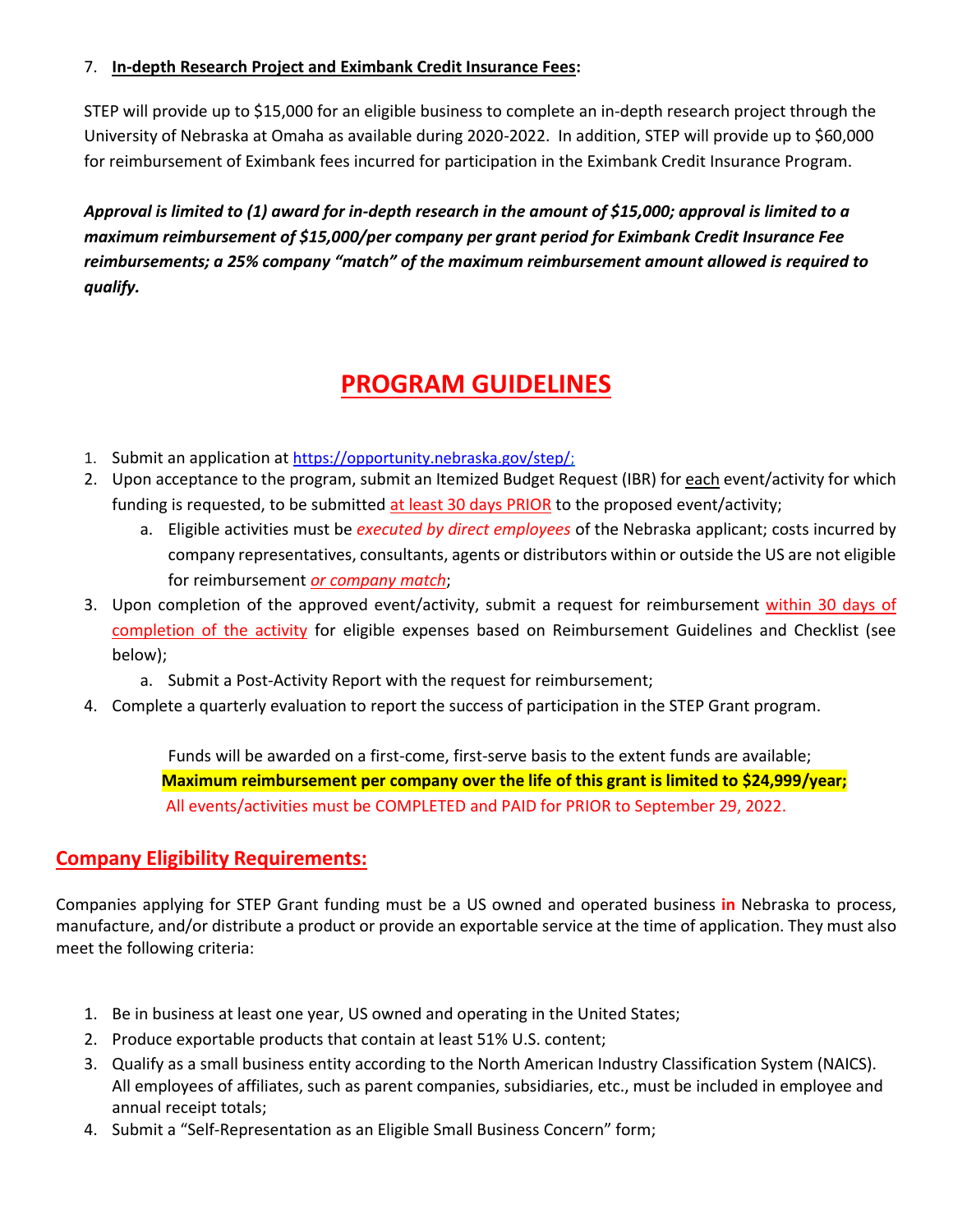5. Submit a "Debarment Certification" Form to certify that the applicant is not on the U.S. Excluded Parties List.

# **Guidelines for Reimbursement:**

In order for DED to comply with federally mandated STEP grant terms and conditions award recipients must provide the following documentation for each event/activity participated in to be reimbursed for eligible expenses from STEP Grant funding.

- 1. Reimbursement must be received within 30 days of completion of the event/activity to be eligible for reimbursement;
- 2. Submit a request for reimbursement outlining the event/activity completed;
- 3. Provide a Summary of Expenses in U.S. dollars to include all expenses incurred (form provided by DED);
- 4. Provide invoices, receipts, and proof of payment in US dollars for all expenses for which you are requesting reimbursement or using for company match *(follow General Reimbursement Checklist provided)* ;
- 5. Photo of booth display if available; and
- 6. Post-Activity Report to accompany request for reimbursement.

### **Eligible Expenses:** *(Receipts are required for all expenses to be reimbursed or used as company match)*

- Airfare: coach/economy class only (Note: *All flights must be on a U.S. Flag Carrier*, such as American, United, Delta, etc., pursuant to the Fly America Act unless a FAA Waiver is submitted and approved in advance of travel; **all** travel must be approved by NDED prior to departure;
- Baggage fees (with receipt);
- Ground transportation: taxi, bus, train, subway, car rental, parking (with receipts);
- Mileage to/from events and airports within the US;
- Hotel: lodging will be reimbursed up to the maximum published GSA/US Department of State per diem rates by city/country plus applicable hotel tax and fees;
- Shipping & handling fees for equipment and materials to exhibition halls and potential international buyers; capped at \$4,000/annually per company;
- Marketing media design and translation of brochures, materials and videos for international distribution; capped at \$6,000/year per company with a 25% company match required *(printing is no longer an eligible expense)*;
- Website development and optimization; Website fees, including development, translation into foreign language, search engine optimization, localization services; this includes e-Commerce; capped at \$10,000/year per company with a 25% company match required;
- Cost of 3<sup>rd</sup> party product compliance testing; capped at \$6,000/per company with a 25% company match required;
- Interpreter services;
- Program registration fees for USDOC programs;
- Trade show/booth related expenses (registration fee, electricity, furniture, etc.);
- Eximbank Credit Insurance Programs fees.

### **Ineligible Expenses for Reimbursement:**

Under Nebraska and Federal law, the following expense categories are ineligible for public funding (others may also apply):

- Compensation, wages or salary of any individual;
- Meals, beverages and tips; *(GSA/US Department of State M&IE per diems may be used as match)*